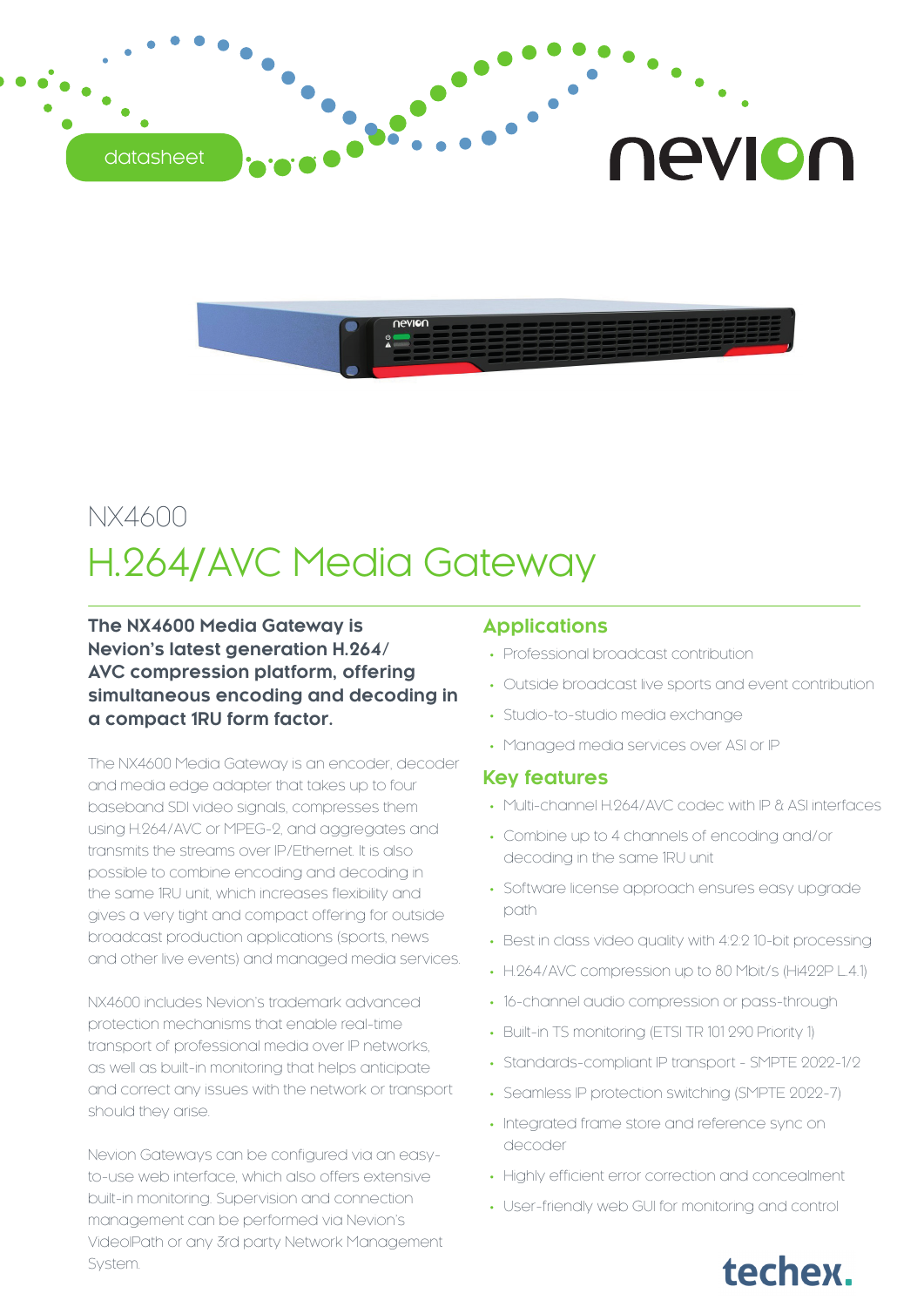## NX4600 Media Gateway nevion.com



## **Flexible compression and transport**

The NX4600 Media Gateway provides advanced processing, compression and networking capabilities. There are four (4) expansion slots for codec modules, which gives a high level of flexibility in terms of deploying encoding and decoding capabilities in a small form factor.

## **Software licensed codec**

The NX4600 can be deployed with up to 4 codec modules per unit, each of which can be software licensed for encoding or decoding. In fact, a codec module can be licensed for both feature sets, so that it can adapt to changing requirements in different broadcast productions.

## **H.264/AVC compression technology**

Video is encoded using H.264/AVC compression with native 10-bit resolution and 4:2:2 YCbCr sampling. Bandwidth usage can range from <10 Mbit/s up to 80 Mbit/s, depending on quality and latency requirements.

## **Transparent audio handling**

The NX4600 supports transmission of up to 16 channels of embedded audio for SD/HD-SDI (32 for 3G-SDI). Handling of embedded audio, whether it's linear PCM or pre-compressed audio, is fully transparent when using SMPTE 302 audio pass-through. For applications where bandwidth is limited, options for audio compression are available, either using MPEG-1 Layer 2 (MPEG audio) or MPEG-4 AAC-LC.

## **Built-in aggregation for IP transport**

The NX4600 is equipped with dual GigE electrical and optical interfaces for IP connectivity. All codec modules can use the same GigE ports for TS over IP input and output, thereby reducing the number of ports needed on the network access (top-of-rack) switches.

## **Robust transmission over IP**

The NX4600 includes a number of features to ensure robust operation and graceful degradation in the presence of IP transport impairments; buffering for IP jitter compensation, packet reordering, FEC and highly efficient error concealment with built-in frame store.

## **Integrated frame store and refsync**

The H.264/AVC decoder has a built-in frame store for locking the output SDI signal(s) to an external reference sync signal (black burst sync).

## **Seamless IP protection switching**

The NX4600 is equipped with dual GigE interfaces for transport over redundant IP network links, and supports multiple IP unicast/multicast outputs per encoder. On the decoding side, Seamless IP Protection Switching (SIPS) enables error-free transport even in the case of severe packet loss or link failures on any of the two network links.

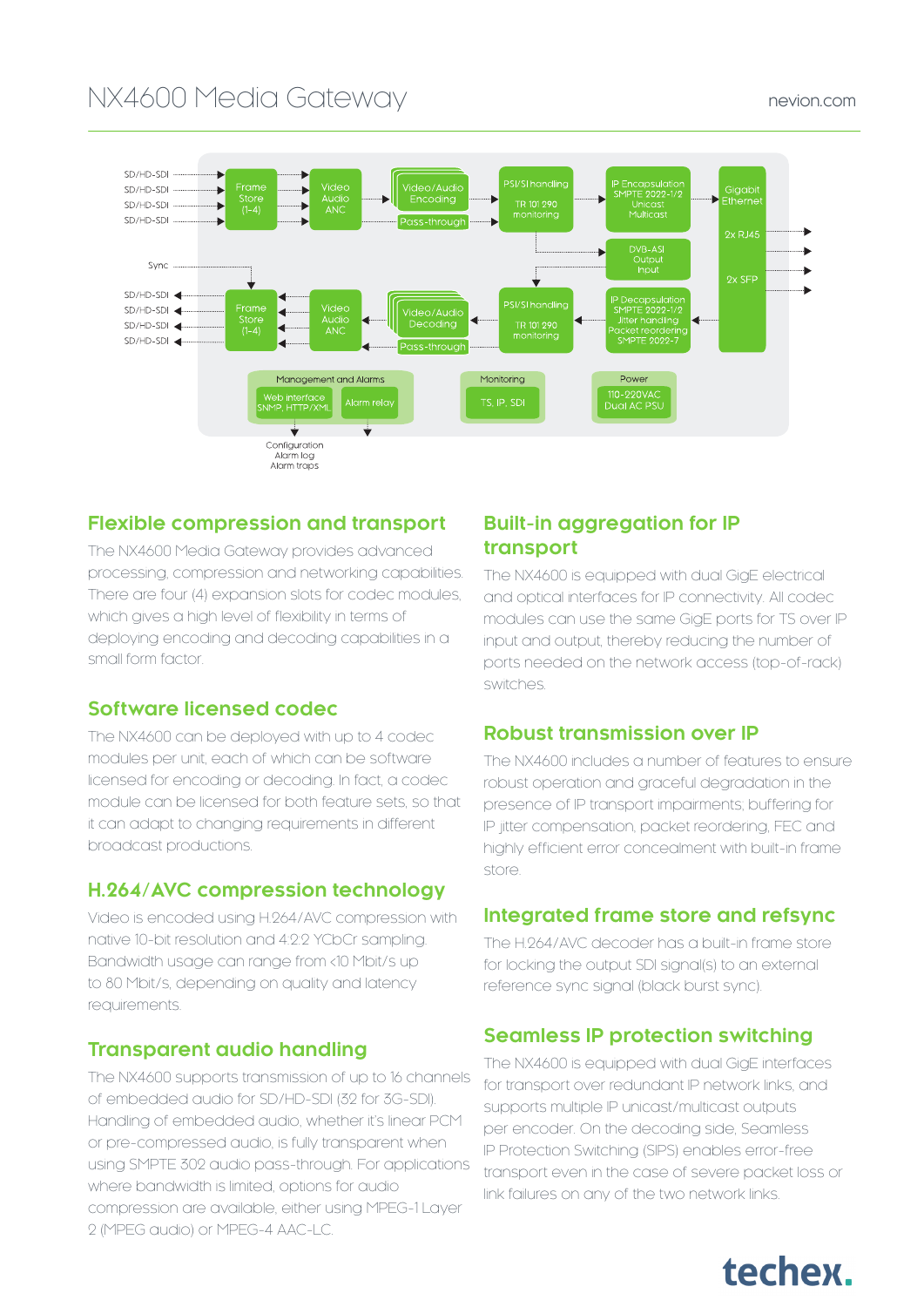

#### **Codec modules (1-4 per chassis)**

|                   | Number of channels 1 Encoder or 1 Decoder (software licenses<br>required) |
|-------------------|---------------------------------------------------------------------------|
| Number of ports   | 3 x HD-SDI/SD-SDI/<br>1x DVB-ASI or SYNC input                            |
| Connector         | Female BNC (75 Ohm)                                                       |
| Sync input format | Analog bi-level (black burst)                                             |

#### **Video formats**

| SD-SDL   | $SMPTF-959-C$<br>695i95 595i99 97                 |
|----------|---------------------------------------------------|
| $HD-SDI$ | SMPTF-999<br>720p50.720p59.94.1080i25.1080i29.97  |
| DVB-ASL  | EN50083-9, up to 128 Mbps, 188 byte TS<br>packets |

#### **Video compression**

| Video codec<br>Profile@Level    | MPEG-4 AVC (ISO/IEC 14496-10), ITU H.264<br>SD: MP@L3.2. HiP@L3.2. Hi10P@L3.2. Hi422P@<br>132<br>HD: MP@L4.1, HiP@L4.1, Hi10P@L4.1, Hi422P@L4.1 |
|---------------------------------|-------------------------------------------------------------------------------------------------------------------------------------------------|
| Chroma subsampling 4:2:0, 4:2:2 |                                                                                                                                                 |
| Bit depth                       | 8-bit. 10-bit                                                                                                                                   |
|                                 | Video bitrate range 256 Kbps to 80 Mbps                                                                                                         |
| Video codec                     | MPEG-2 (ISO/IEC 13818-2), ITU H.262                                                                                                             |
| Profile@l evel                  | SD: MP@ML, MP@HL, HP@ML, HP@HL                                                                                                                  |
|                                 | HD: MP@HL. HP@HL H422P@HL                                                                                                                       |
|                                 |                                                                                                                                                 |
| Chroma subsampling 4:2:0, 4:2:2 |                                                                                                                                                 |
| Bit depth                       | 8-bit                                                                                                                                           |

#### **Audio and ancillary data formats**

| Audio formats  | SD - SMPTF 979 and HD - SMPTF 999M<br>8 x AES3 stereo channel pairs |
|----------------|---------------------------------------------------------------------|
| Ancillary data | Closed captioning, VITC, AFD                                        |

#### **Audio compression**

| Audio passthrough AES3 passthrough (SMPTE 302) -16/20/24 bits |
|---------------------------------------------------------------|
| Audio codec support MPEG-1 Layer II (ISO/IEC 11172-3)         |
| ΔΔC-LC (ISO/JEC 13818-7/14496-3)                              |

|                                   | AAG EG 11907 IEG 10010 77 ITT70 07                                                                                |
|-----------------------------------|-------------------------------------------------------------------------------------------------------------------|
| Sampling rate                     | 48 KHz                                                                                                            |
| <b>Bit resolution</b>             | 20.24 bit                                                                                                         |
| Channels                          | Stereo 2.0, dual mono, 5.1                                                                                        |
| Audio encoding<br><b>bitrates</b> | MPEG-1 Layer II: 64 Kbps - 384 Kbps (2.0)<br>AAC-LC: 32 Kbps - 384 Kbps (2.0)<br>AAC-LC: 96 Kbps - 640 Kbps (5.1) |
| Lip-sync<br>(audio/video)         | $+9$ ms                                                                                                           |

#### **MPEG-2 Transport Stream**

| TS monitoring               | ETSI TR 101 290 Priority 1 alarms         |
|-----------------------------|-------------------------------------------|
| ASI interface               | DVB-ASI. ETSI EN 50083-9. Annex B         |
|                             | TS bitrate generated 2.5 Mpbs to 128 Mbps |
| TS over IP<br>encapsulation | SMPTF ST 2022-2:2007                      |
| Forward Error<br>Correction | SMPTF ST 2022-12007                       |
| IP protection<br>switching  | SMPTF ST 2022-7:2013                      |



#### **Ethernet network interfaces**

| Number of ports | 4 x Gigabit Ethernet ports                                                                                             |
|-----------------|------------------------------------------------------------------------------------------------------------------------|
| Connector type  | 2 x 100/1000Base-T. RJ45.<br>$2 \times 1000$ Base-X SFP                                                                |
| Interface type  | Gigabit Ethernet, 802.3ab (electrical), 802.3z<br>(optical)<br>Fast Ethernet (FE) IEEE 802.3u, Ethernet IEEE<br>802 3i |
| Protocols       | IP/UDP/RTP. ARP. IGMPv2/v3. Diffserv/TOS.<br>802.1Q (VLAN tagging), 802.1P (VLAN priority),                            |

#### **Control and management**

| Interface type        | Single or dual Ethernet ports (RJ45 or SFP).<br>For specifications refer to "Ethernet network<br>interfaces". |
|-----------------------|---------------------------------------------------------------------------------------------------------------|
| Features              | Device configuration through HTTP/WEB<br>interface, control and monitoring through<br>SNMP. HTTP/XML          |
| In-band<br>management | Supported (configurable via web interface)                                                                    |
| Protocols             | HTTP. XML. SNMP v2c                                                                                           |
| Alarm relay           | 9-pin D-SUB                                                                                                   |
| Maintenance port      | USB (Mini B)                                                                                                  |

#### **Front panel LED indicators**

| Power | Power on (Green)                                     |
|-------|------------------------------------------------------|
| Alarm | Alarm status (Clear on OK, Red on critical<br>alarm) |

#### **Physical and environmental characteristics**

|                                    | Physical dimensions 1RU 19" rack-mount chassis<br>$WxDxH = 490 \times 400 \times 445$ mm                                                                                                           |
|------------------------------------|----------------------------------------------------------------------------------------------------------------------------------------------------------------------------------------------------|
| Power configuration                | Single or dual load-sharing power supplies                                                                                                                                                         |
| Input voltage                      | 100-240V AC +/- 10%, 50/60 Hz.                                                                                                                                                                     |
| Power consumption                  | 995W max                                                                                                                                                                                           |
| Coolina                            | Temperature-controlled fans                                                                                                                                                                        |
| Airflow                            | Front to back/side                                                                                                                                                                                 |
| Operating<br>temperature           | 0°C to 50°C                                                                                                                                                                                        |
| Storage temperature -20°C to 70°C) |                                                                                                                                                                                                    |
| Relative humidity                  | 5% to 95% (non condensing)                                                                                                                                                                         |
| Compliance                         | CE: 73/23/EEC (Low voltage equipment), CE:<br>89/336/EEC (Electromagnetic compatibility),<br>CSA: designed for CSA approval, Safety:<br>IEC60950 and EN60950. EMC: EN55022.<br>EN55024, EN6100-3-2 |